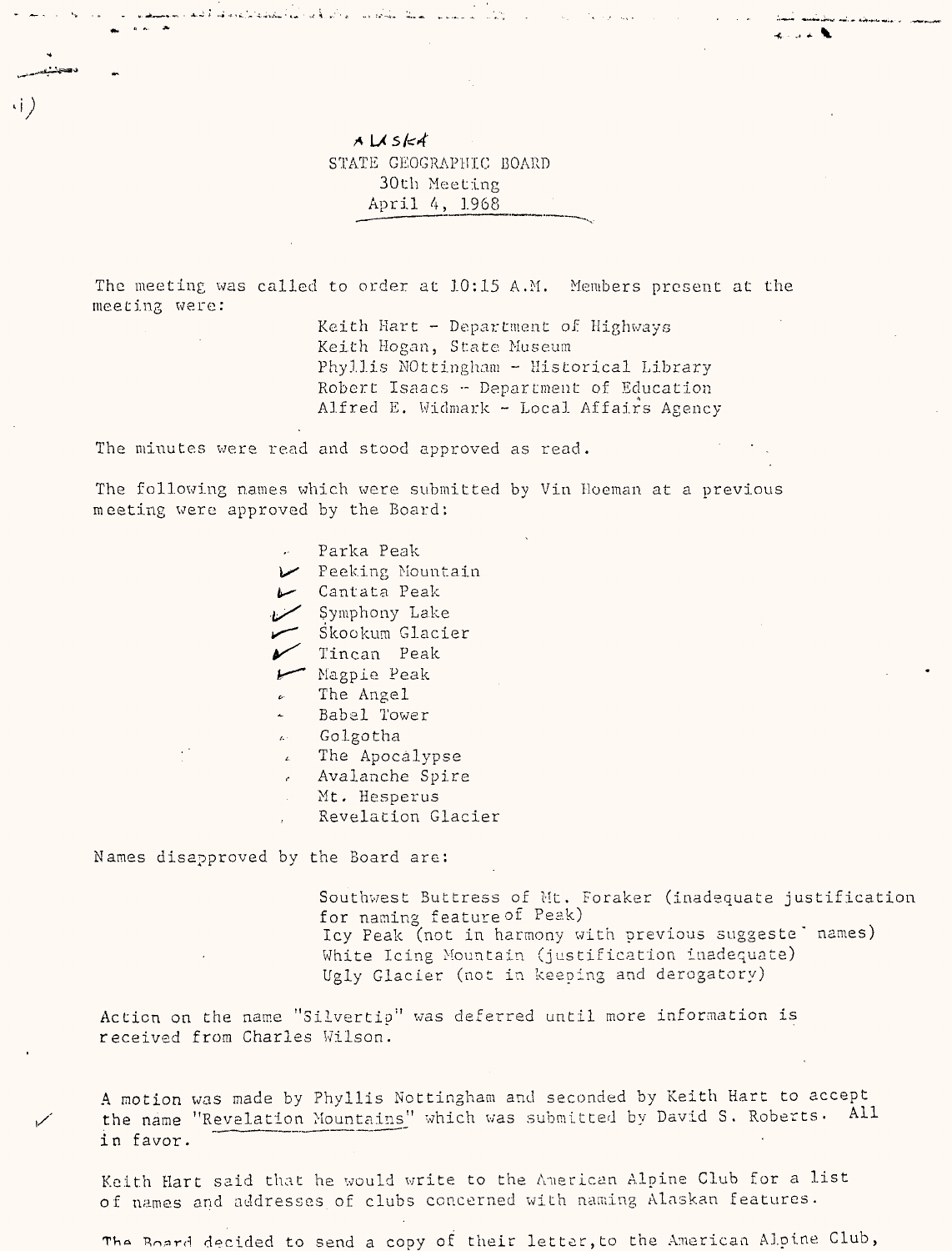APPROVED **AUG 1 3 1968** UNITED STATES Promulgation authorized BOARD ON GEOGRAPHIC NAMES Executive Secretary Domestic Geographic Names Case Brief (Domestic)  $\bigwedge$   $\qquad \qquad$  $Recommended Name:  $\overline{Cincan}$   $Peak$$ Source State: *A <i>2 Sk a*<sup>2</sup> Civil Division: sec. 24 T. Fr. 25, Sec. 1 meridian () 22 " N., Long. 149° 05  $" N., Long.$ Kenai Mountains true S of Kickstep Mountain <del>244</del> 8 mi SW of Portage Verification of  $\mathsf{Check}$ Dec. WkCd Names in Descrip. *\/ jtf'G'&xrs' /~/£ce\*r* 2"«F/yic */fi'c. tr.?* ZVz? */70&\** ZSr« *f I\*\*-*  $\overline{\mathscr{C}}$ Portage Not: Summary, indicating submitting person, or agency, source for locating the feature; reason for submittal of the name and pertinent facts of the case, for presentation to DNC. Alashow Geogr. Board, Seward (C-6) 1:63; name *</* //f C- *4 Sl//^.* Docket List No.  $1/5$ Submitted by: H/2s Kx Geogr. Doird Date: */ f 0* Prepared by: *S&ri/0*  Date: Date Approved by Sec. Reviewed by:  $\mathsf{B}e$ rri Date: of Int. Promulgation Date: 6803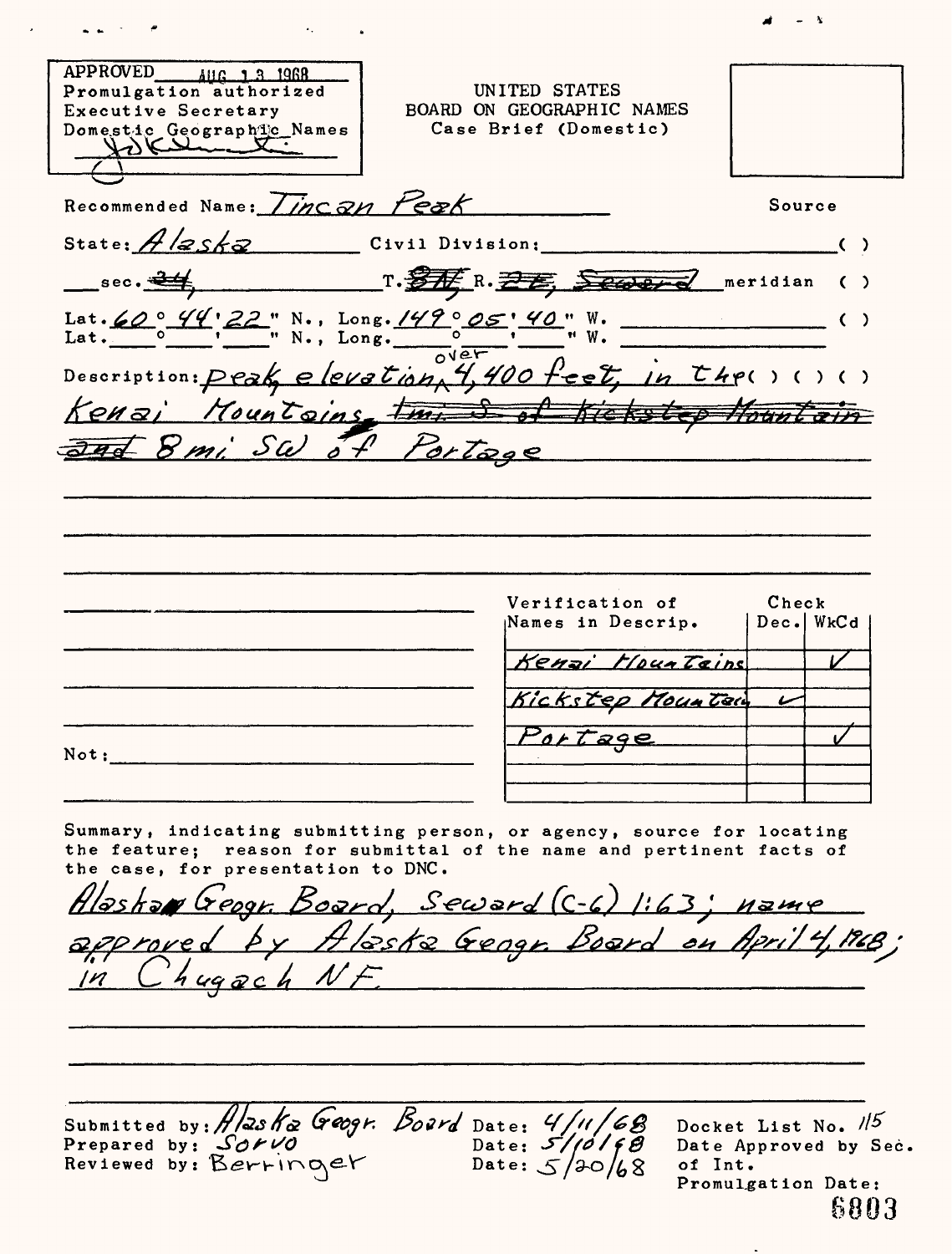| $\mathbf{z}^{\prime}$ , $\mathbf{z}$ |                     |                |                                                                                                                                      |
|--------------------------------------|---------------------|----------------|--------------------------------------------------------------------------------------------------------------------------------------|
|                                      | $(1a)$ 19           |                |                                                                                                                                      |
|                                      |                     |                | USC&GS USFS DGN USGS                                                                                                                 |
|                                      |                     |                | (1b) $\frac{1}{4\pi\epsilon a n}$ Peak = 4/11/68 $\frac{1}{4}$ /2S/2 State Geogr. Bd.                                                |
|                                      |                     |                | Other:                                                                                                                               |
|                                      |                     |                |                                                                                                                                      |
| (2a)                                 |                     |                | Annotated maps ()<br>Shown but not named 1951/63 USGS $\frac{6}{5}$ ece) $\frac{3}{5}$<br>$\frac{1}{2}$ : 43                         |
|                                      |                     |                | 1:                                                                                                                                   |
|                                      |                     |                | $(2b)$ Shown but not named 1953/63 Sealers 3/68<br>72.57 - آ                                                                         |
|                                      | (2d)                |                | -1:                                                                                                                                  |
|                                      | (2e)                | 19             | <b>USGS</b><br>$\mathbf{1}$                                                                                                          |
| (2f)                                 |                     | Not show 1954  | <b>USGS</b><br>State Base                                                                                                            |
|                                      | (3a)                | 19             | AMS<br>1:250<br><u> 1980 - Jan Barat, martin da basar a shekara tsa 1980 - An tsa 1980 - An tsa 1980 - An tsa 1980 - An tsa 1980</u> |
|                                      | (3b)                | $\mathbf{u}_1$ | AMS<br>1:250                                                                                                                         |
|                                      |                     |                |                                                                                                                                      |
|                                      |                     |                | $(4a)$ Notatiows 1960 USFS Chagzeh N.F.                                                                                              |
|                                      | $\frac{(5a)}{(5b)}$ |                | $19$ USC & GS                                                                                                                        |
| (5c)                                 |                     | 19             | Not shown $1967$ Aero Ch. Anchorse<br>Coast Pilot                                                                                    |
|                                      | (6)                 | 4 كالمحو11     | Off. State Road Map / Not Shown                                                                                                      |
|                                      | (7a)                | 19             | County, sh.                                                                                                                          |
|                                      | (7b)                | 19             | County, sh.                                                                                                                          |
|                                      | $(8)$ 19            |                | Rand, McNally Com. Atlas, p.                                                                                                         |
| (9)                                  |                     | 19             | U.S. Postal Guide, p.                                                                                                                |
|                                      | $(10)$ 1960         |                | U.S. Census, Table 7, Pop., Vol. 1                                                                                                   |
|                                      | $(11)$ 19           |                | BGN Decision                                                                                                                         |
|                                      |                     |                |                                                                                                                                      |
|                                      |                     |                |                                                                                                                                      |
|                                      |                     |                |                                                                                                                                      |
|                                      |                     |                |                                                                                                                                      |
|                                      |                     |                |                                                                                                                                      |
|                                      |                     |                |                                                                                                                                      |
|                                      |                     |                |                                                                                                                                      |
|                                      |                     |                |                                                                                                                                      |
|                                      |                     |                |                                                                                                                                      |

 $\sim 30$  km s  $^{-1}$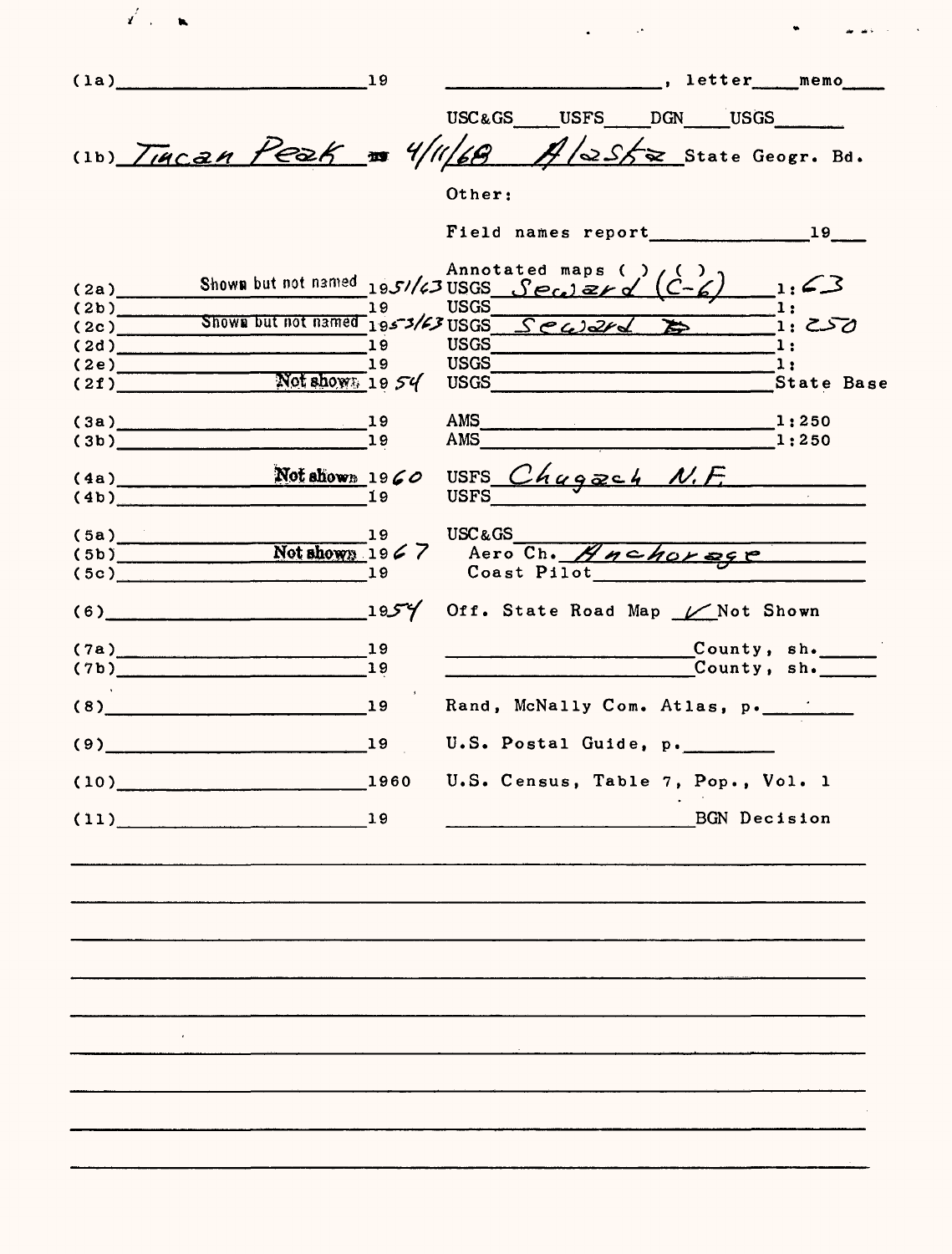| UNITED STATES DEPARTMENT OF THE INTERIOR<br>BOARD ON GEOGRAPHIC NAMES<br>WASHINGTON 25, D. C. |                                                |                                                                                                                                                                                                                              | Proposed name<br>Tincan Peak |                     |                                              |          |
|-----------------------------------------------------------------------------------------------|------------------------------------------------|------------------------------------------------------------------------------------------------------------------------------------------------------------------------------------------------------------------------------|------------------------------|---------------------|----------------------------------------------|----------|
|                                                                                               | PROPOSAL OF NAME                               |                                                                                                                                                                                                                              | <b>State</b>                 | Alaska              | Gounty                                       |          |
|                                                                                               | FOR AN UNNAMED DOMESTIC FEATURE                |                                                                                                                                                                                                                              |                              | Dictionary symbols) | Pronunciation, if not obvious (use Webster's |          |
| Location                                                                                      | Latitude                                       | 60 $^{\circ}$ 44 $^{\prime}$ 22 $^{\prime\prime}$ N.                                                                                                                                                                         |                              |                     |                                              |          |
| o f<br>Feature                                                                                | Longitude                                      | $149°$ $05°$ $40$<br>W.                                                                                                                                                                                                      |                              |                     |                                              |          |
|                                                                                               | Section(s)                                     | $\frac{33.34}{ }$ , T. 8 N.                                                                                                                                                                                                  | , R. $2E$                    |                     | Seward                                       | Meridian |
|                                                                                               |                                                | Distance and direction from prominent features or towns: 8 miles SW of pre-earthquake Portage                                                                                                                                |                              |                     |                                              |          |
|                                                                                               |                                                | at the head of Tincan Creek. 1 mile south of Kickstep Mtn., 4660.<br>Basis of knowledge that the feature is unnamed: Seward $C-6$ quad has no named mountains<br>This has been the local name for this mountain for 5 years. |                              |                     |                                              |          |
| Reason for<br>Choice of Name:                                                                 | $ X $ for a nearby feature                     | $ X $ descriptive of location $X$ other (state reason). No other mountain so named                                                                                                                                           |                              |                     |                                              |          |
|                                                                                               | for a person                                   | If the name is descriptive, state why it is appropriate:                                                                                                                                                                     |                              |                     |                                              |          |
|                                                                                               |                                                | If named for another feature, state for that other feature:                                                                                                                                                                  |                              |                     |                                              |          |
|                                                                                               | 1. Name Tincan Creek                           | Lat. 60 $^{0}$ 45-48                                                                                                                                                                                                         |                              |                     | " N. -- Long. $149$ $05-13$                  |          |
|                                                                                               |                                                | Section(s) $13.14.18.20$ , $\overline{1}$ , $8 \text{ N}$ , $\overline{1}$ , $8$ , $2 \text{ E}$ , $\overline{2}$                                                                                                            |                              |                     | Seward                                       | Meridian |
|                                                                                               | 2. Any known variant spellings or other names: |                                                                                                                                                                                                                              |                              |                     |                                              |          |